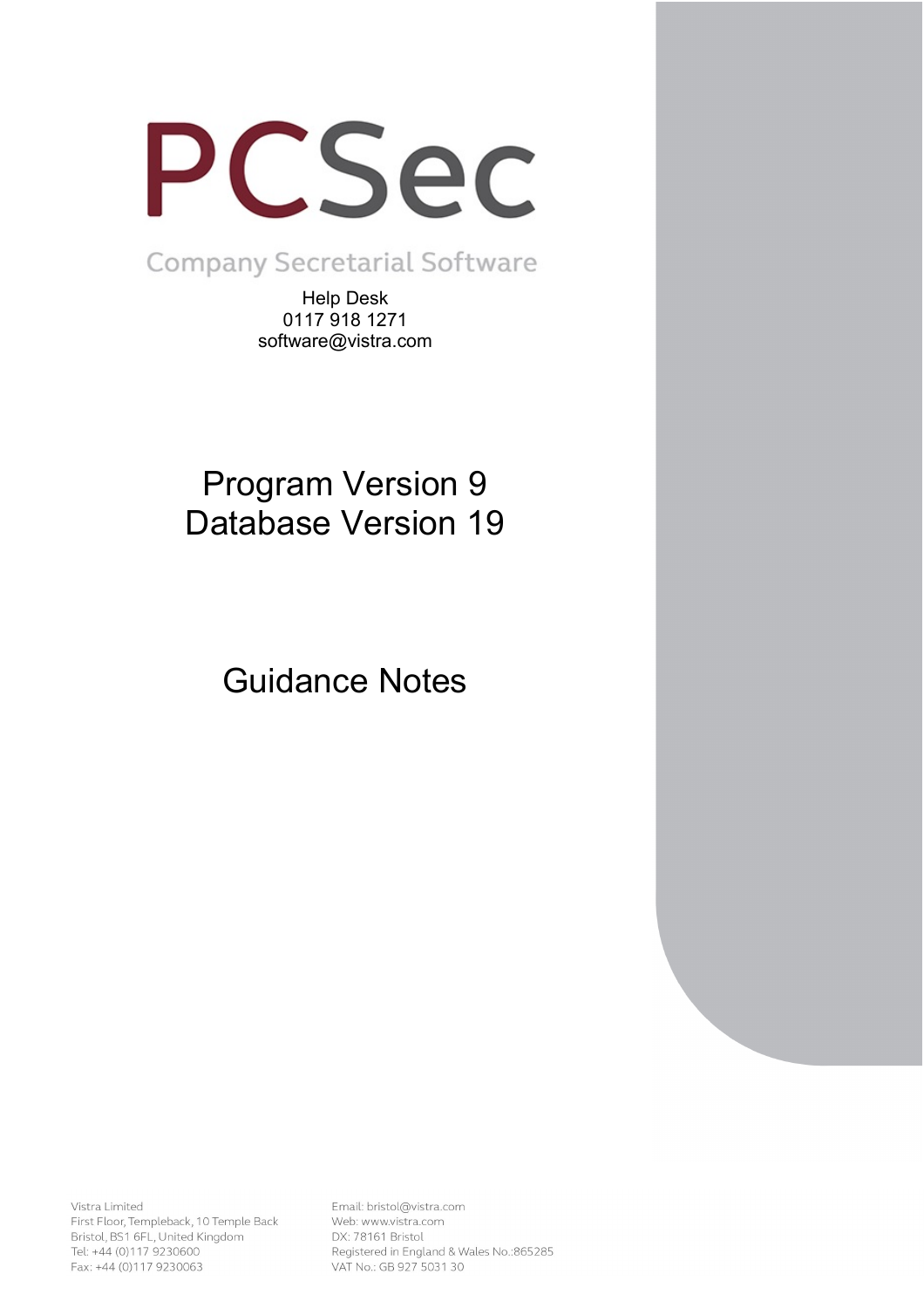

## **CONTENTS**

| PERSONNEL DETAILS (INDIVIDUAL): NATIONALITY & RESIDENCY 4 |  |
|-----------------------------------------------------------|--|
|                                                           |  |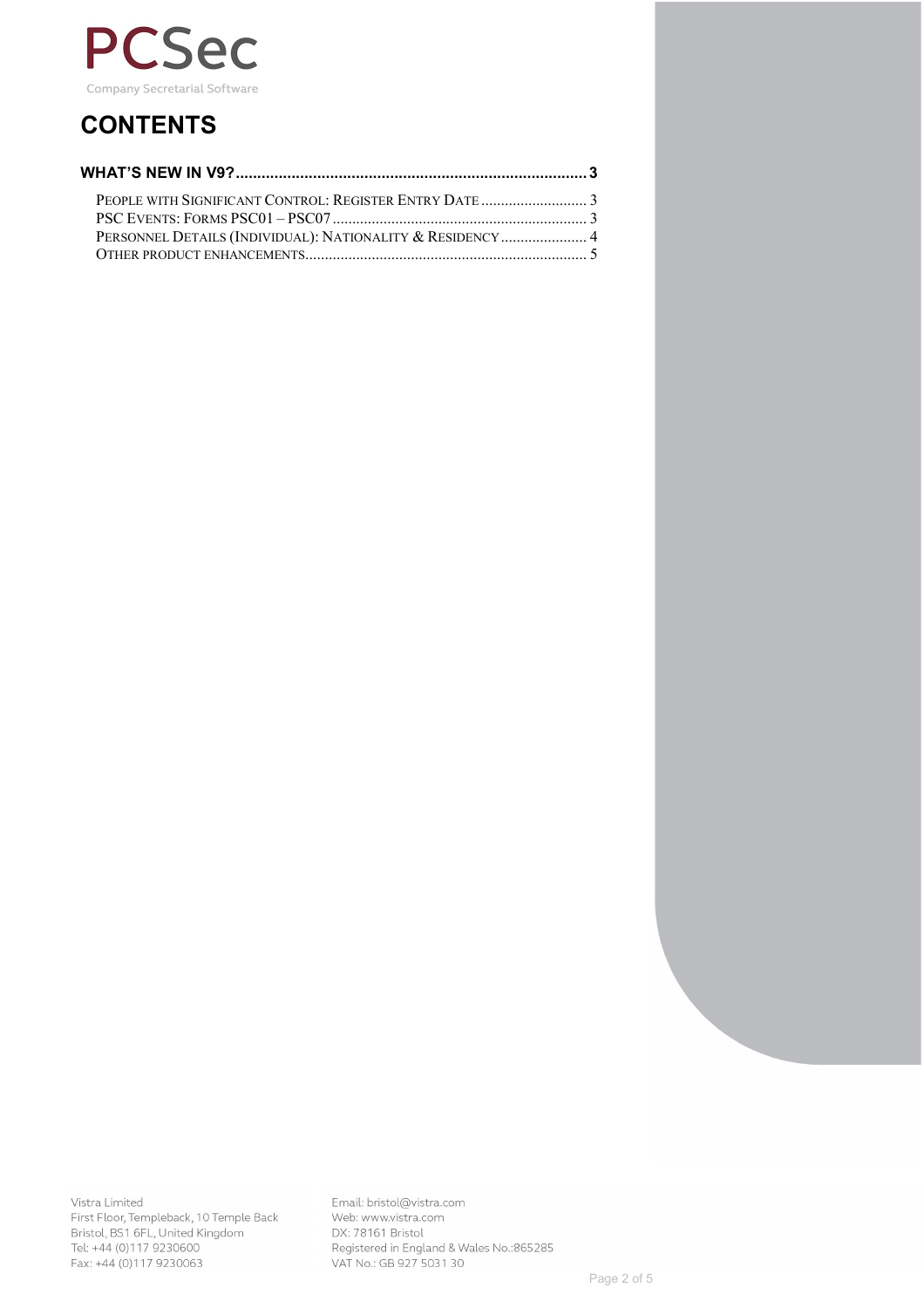

### **What's new in v9?**

### **People with Significant Control: Register Entry Date**

Changes have been made to the PSC registration screen with the addition of the new Register Entry Date fields.

| <b>Name: PCSec Demo Share Company Limited</b>                                                                | <b>Code: PCDESHCO</b>                                                                                                                                                |
|--------------------------------------------------------------------------------------------------------------|----------------------------------------------------------------------------------------------------------------------------------------------------------------------|
| <b>PSC</b> details                                                                                           |                                                                                                                                                                      |
| Barker, Nigel John<br>Name<br>Registration                                                                   | <b>BARKE NJ</b><br>Code<br>$\cdots$<br>Cessation                                                                                                                     |
| 06/04/2016<br>$\overline{\phantom{a}}$<br>Event Date                                                         | 30/10/2017<br>$\overline{\phantom{a}}$<br>Event Date                                                                                                                 |
| 10/04/2016<br>l v<br>Register Entry Date                                                                     | 09/11/2017<br>$\cdot$<br>Register Entry Date                                                                                                                         |
| <b>YES</b><br>Confirmed (Y/N)<br>$\overline{\phantom{a}}$                                                    | <b>YES</b><br>Confirmed (Y/N)                                                                                                                                        |
| Nature<br>Restrictions   Comments                                                                            |                                                                                                                                                                      |
|                                                                                                              |                                                                                                                                                                      |
| To.<br>Control                                                                                               | Type<br>More than 25% but not more than 50% of the shares<br>Individual/Legal Entity<br>More than 25% but not more than 50% of the voting<br>Individual/Legal Entity |
| From<br>06/04/2016<br>06/04/2016<br>Maintain<br>Delete                                                       |                                                                                                                                                                      |
| Add<br><b>Service Address:</b>                                                                               | Expand                                                                                                                                                               |
|                                                                                                              | Address Lines                                                                                                                                                        |
|                                                                                                              |                                                                                                                                                                      |
| <b>C</b> Use Usual Residential Address<br>C Use Service Address<br>C Use Company's Registered Office Address |                                                                                                                                                                      |
| Select address<br>Other (specify)<br>C.                                                                      | City/Town                                                                                                                                                            |
|                                                                                                              | County/Region/State<br>Postcode                                                                                                                                      |

The Register Entry Date allows you to differentiate between the date the person became, or ceased to be a PSC, and the date on which the event was entered in the company's statutory registers.

Under current legislation, the registration, or cessation of a PSC should be entered in the Company's registers within 14 days of the event.

Existing PSC records will automatically be updated. The Register Entry Date on a Registration will be set to match the Event Date. Where a Cessation Event Date has been entered, the Register Entry Date will be set to match the cessation date.

#### **PSC Events: Forms PSC01 – PSC07**

From 9 November 2017, Companies House will require all changes in PSC records to be submitted on new versions of form PSC01-PSC07 (and their LLP equivalents). The new forms contain a field for the Register Entry Date.

The PDF and electronic (XML) forms have been updated in the following events, to produce the new versions of these forms:

- PSC(s) Registration & Cessation by company
- PSC(s) Change of Details by company
- PSC Registration & Cessation by appointee
- PSC Change of Details by appointee

**Please note that Companies House will not accept older versions of these forms after 9 November 2017. Any old-style forms filed after this date will be rejected.**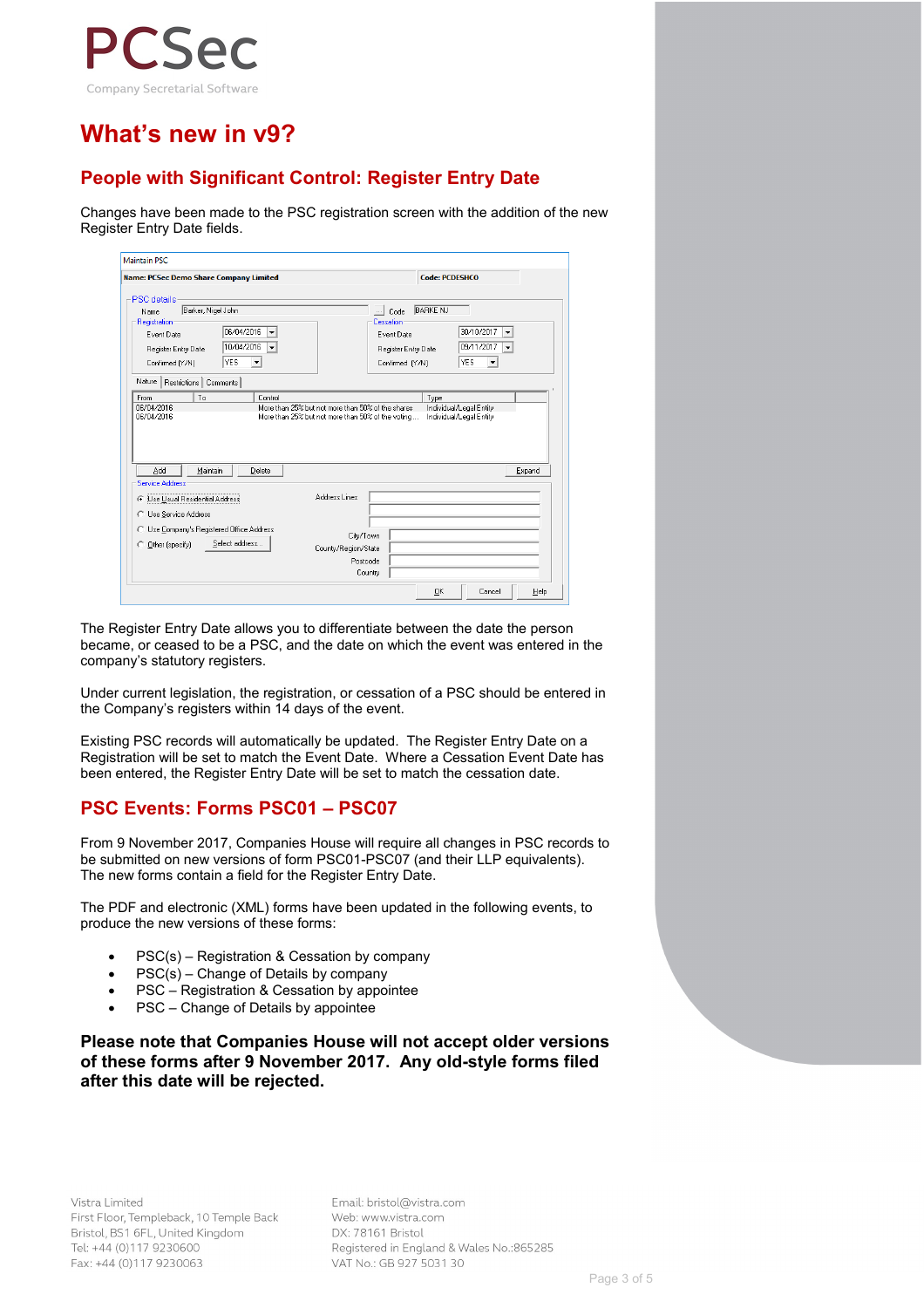

### **Personnel Details (Individual): Nationality & Residency**

From 15 December 2017, Companies House will require any filing that contains a Nationality or Usual Place of Residence to contain a value from their new lists of allowed nationalities or countries.

The Add Personnel (Individual) and Personnel Details screens have been updated. When typing in the Nationality or Residence fields, PCSec will prompt you to select an entry from Companies House's list of allowed values.

| Name: Barker, Nigel John                                                                                                                                  |                                           | <b>Code: BARKE NJ</b> |          |                                     | <b>Change Person</b>                   |
|-----------------------------------------------------------------------------------------------------------------------------------------------------------|-------------------------------------------|-----------------------|----------|-------------------------------------|----------------------------------------|
| Personnel                                                                                                                                                 |                                           |                       |          |                                     |                                        |
|                                                                                                                                                           | C Individual                              | C Corporate           |          | Dates-                              |                                        |
|                                                                                                                                                           |                                           |                       |          | Date of Birth:                      | 17/12/1966<br>۰                        |
| Title                                                                                                                                                     | Mr                                        |                       |          | Name applies from:                  | 17/12/1966<br>۰                        |
| Surname                                                                                                                                                   | Barker                                    |                       | $\ldots$ | Last changed:                       | 13/09/2016<br>$\overline{\phantom{a}}$ |
| Forename(s)                                                                                                                                               | Nigel John                                |                       |          | Representatives                     |                                        |
|                                                                                                                                                           |                                           |                       |          | Representative                      |                                        |
| Honours                                                                                                                                                   |                                           |                       |          |                                     |                                        |
| Code                                                                                                                                                      | <b>BARKE NJ</b>                           |                       |          |                                     | $\ldots$                               |
| Country                                                                                                                                                   |                                           |                       |          |                                     |                                        |
| Residency                                                                                                                                                 | <b>United Kingdom</b>                     |                       |          | Representative Type                 |                                        |
|                                                                                                                                                           | <b>United Kingdom</b>                     | ▼                     |          |                                     | ▾                                      |
| Occupation                                                                                                                                                | <b>United States</b>                      |                       |          |                                     |                                        |
| Nationality                                                                                                                                               | United States Minor Outlying<br>Uruguay   |                       | Dual     |                                     | $\blacktriangledown$                   |
| Registration No.                                                                                                                                          | Uzbekistan                                |                       |          | 1No<br>S243 exempt<br>$\mathbf{v}$  | EF Authentication Details              |
| Registry                                                                                                                                                  | Vanuatu<br>Vatican City                   |                       |          |                                     |                                        |
| - PSC Protection                                                                                                                                          | Venezuela                                 | u                     |          |                                     |                                        |
|                                                                                                                                                           |                                           |                       |          |                                     |                                        |
|                                                                                                                                                           |                                           | <b>Code: BARKE NJ</b> |          |                                     | <b>Change Person</b>                   |
|                                                                                                                                                           |                                           |                       |          |                                     |                                        |
|                                                                                                                                                           | C Individual                              | C Corporate           |          | Dates-                              | 17/12/1966<br>۰                        |
|                                                                                                                                                           | lМr                                       |                       |          | Date of Birth:                      | 17/12/1966<br>$\overline{\phantom{a}}$ |
|                                                                                                                                                           | Barker                                    |                       | $\cdots$ | Name applies from:<br>Last changed: | 13/09/2016<br>$\overline{\phantom{a}}$ |
|                                                                                                                                                           |                                           |                       |          | Representatives                     |                                        |
|                                                                                                                                                           | Nigel John                                |                       |          |                                     |                                        |
|                                                                                                                                                           |                                           |                       |          | Representative                      |                                        |
|                                                                                                                                                           | <b>BARKE NJ</b>                           |                       |          |                                     | $\ldots$                               |
|                                                                                                                                                           |                                           |                       |          |                                     |                                        |
| <b>DI</b> Update Personnel Details<br>Name: Barker, Nigel John<br>Personnel<br>Title<br>Surname<br>Forename(s)<br>Honours<br>Code<br>Country<br>Residency | United Kingdom                            |                       |          | Representative Type                 |                                        |
|                                                                                                                                                           |                                           |                       |          |                                     | $\blacktriangledown$                   |
|                                                                                                                                                           | <b>DIRECTOR</b>                           |                       |          |                                     |                                        |
|                                                                                                                                                           | <b>British</b>                            | ٠                     | Dual     |                                     | $\overline{\phantom{a}}$               |
|                                                                                                                                                           | <b>British</b><br>British Virgin Islander |                       |          | S243 exempt<br> No<br>▾╎            | EF Authentication Details              |
| Occupation<br>Nationality<br>Registration No.<br>Registry                                                                                                 | Bruneian                                  |                       |          |                                     |                                        |
| PSC Protection                                                                                                                                            | Bulgarian<br>Burkinan                     |                       |          |                                     |                                        |
| s790ZF:                                                                                                                                                   | Burmese<br>Burundian                      |                       |          |                                     |                                        |

**Please note that after 15 December 2017, Companies House will reject any form that contains either a Nationality or Usual Place of Residence that doesn't match a value on their list.**